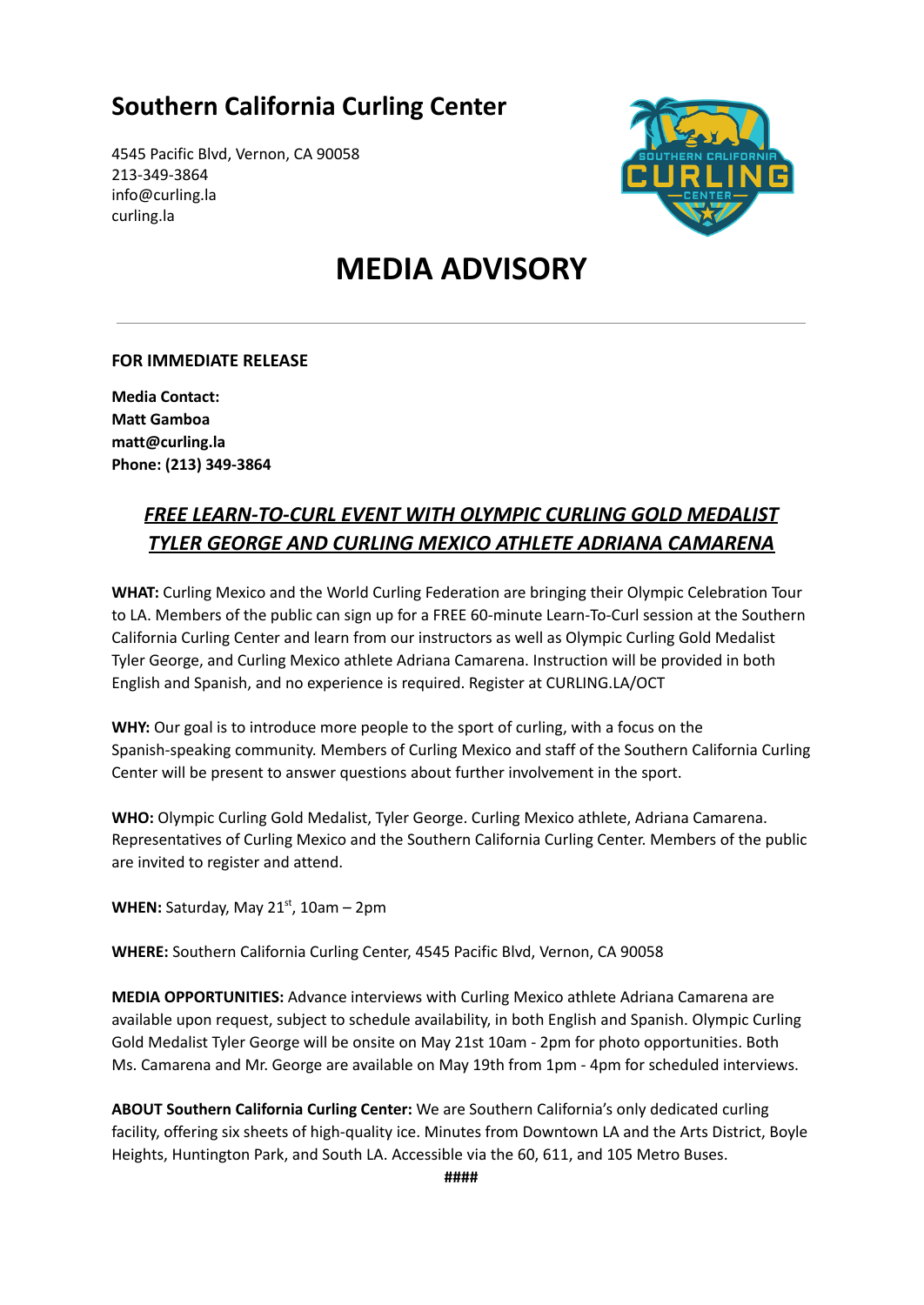## **Southern California Curling Center**

4545 Pacific Blvd, Vernon, CA 90058 213-349-3864 info@curling.la curling.la



# **COMUNICADO DE MEDIOS**

**PARA PUBLICACIÓN INMEDIATA**

**Contacto Medios: Matt Gamboa matt@curling.la Teléfono: (213) 349-3864**

### *EVENTO GRATUITO "APRENDE CURLING" CON TYLER GEORGE, MEDALLISTA OLÍMPICO DE ORO DE CURLING, Y ADRIANA CAMARENA, ATLETA MEXICANA DE CURLING*

**¿QUÉ?:** Curling México en conjunto con la Federación Mundial de Curling traen su gira de celebración olímpica "*Olympic Tour Celebration*" a Los Ángeles. Este es un evento abierto al público en general, en donde los participantes podrán inscribirse de manera gratuita a una sesión de 60 minutos de *"Aprende Curling"* y se llevará a cabo en el Southern California Curling Center. Estas sesiones serán impartidas por nuestros instructores, así como por el Medallista Olímpico de Oro de Curling, Tyler George y la atleta mexicana Adriana Camarena.

Las sesiones serán impartidas tanto en inglés como en español, y no se requiere ningún tipo de experiencia para poder participar. Puedes registrarte en: CURLING.LA/OCT

**¿POR QUÉ?:** Nuestro objetivo es introducir más personas al deporte del curling, con un enfoque en la comunidad de habla hispana. Miembros de Curling México y del equipo de Southern California Curling Center estarán presentes para responder a todas las preguntas relacionadas a un mayor involucramiento en este deporte.

**¿QUIÉN?** Tyler George, Medallista Olímpico de Oro de Curling. Adriana Camarena, atleta mexicana de Curling. Representantes de Curling México y del Southern California Curling Center. Público en general que se haya registrado y que asista al evento.

**¿CUÁNDO?WHEN:** Sábado 21 de Mayo de 2022 en un horario de 10am – 2pm

**¿EN DÓNDE?:** Southern California Curling Center, 4545 Pacific Blvd, Vernon, CA 90058